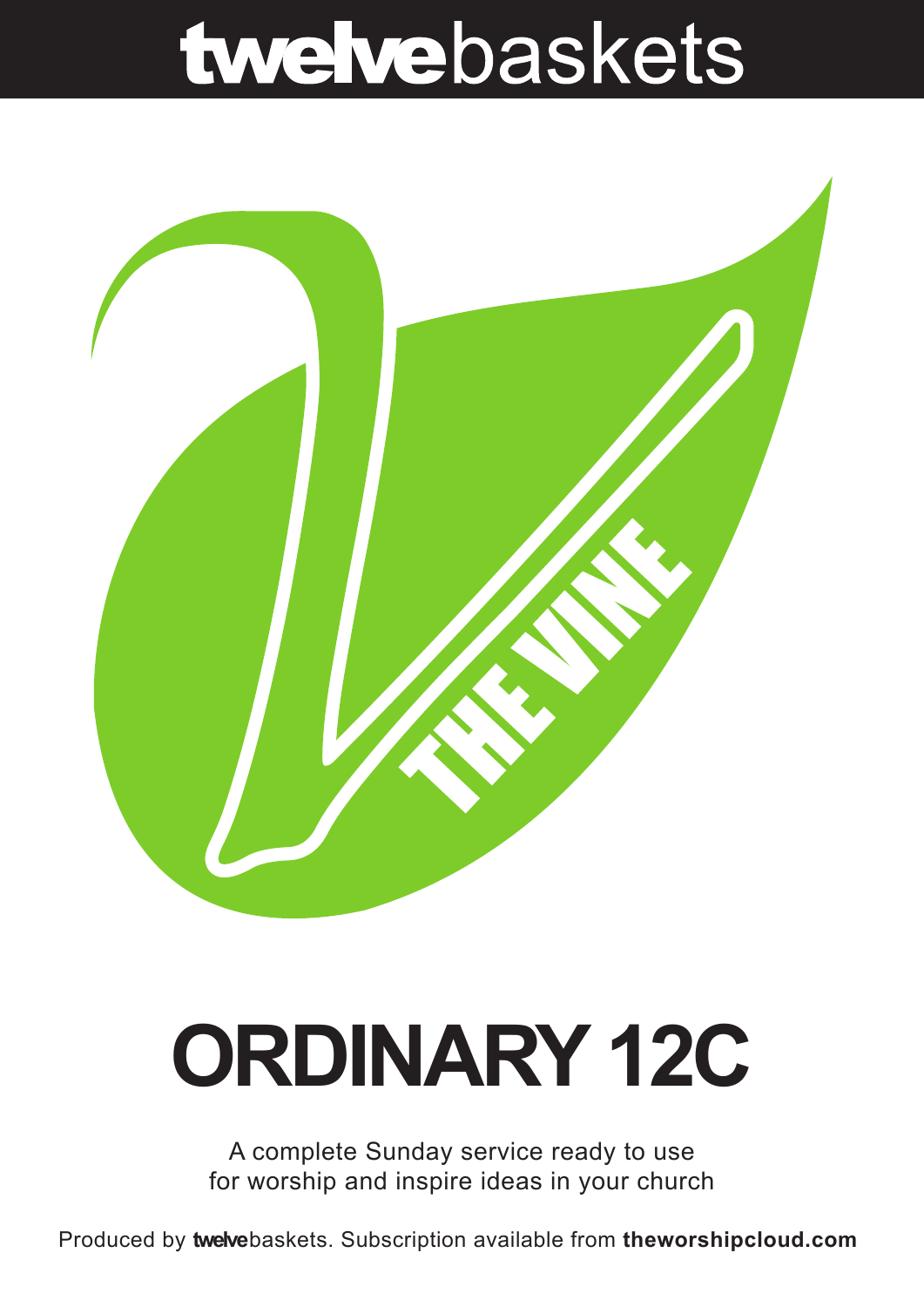**Ordinary 12 - Year C**  19th June 2022

### **Order of Service**

Call to worship **Hymn: 20 STF – Be still for the presence of the Lord OR 110 STF – In the wonder of creation** Opening Prayers The Lord's Prayer All Age Talk **Hymn: 157 STF – God has spoken - by his prophets OR 163 STF – When listening prophets dare to speak** Readings: 1 Kings 19:1-15a; Galatians 3:23-29; Luke 8:26-39 Reflections on the readings **Hymn: 101 STF – Before the world began OR 651 STF – Lord of life, we come to you** What are you being called to? **Hymn: 693 STF – Beauty for brokenness OR 655 STF – We cannot measure how you heal**  Intercessions Offering / collection Blessing the offering **Hymn: 255 STF – The kingdom of God is justice and joy OR 685 STF – In Christ there is no east or west Blessing** 

The Vine Services are compiled and produced by twelvebaskets.

**Many more resources and inspiration for this week's lectionary, leading worship and other church use are available on www.theworshipcloud.com.**

Copyright for content is retained by the original author / contributor.



### **www.theworshipcloud.com**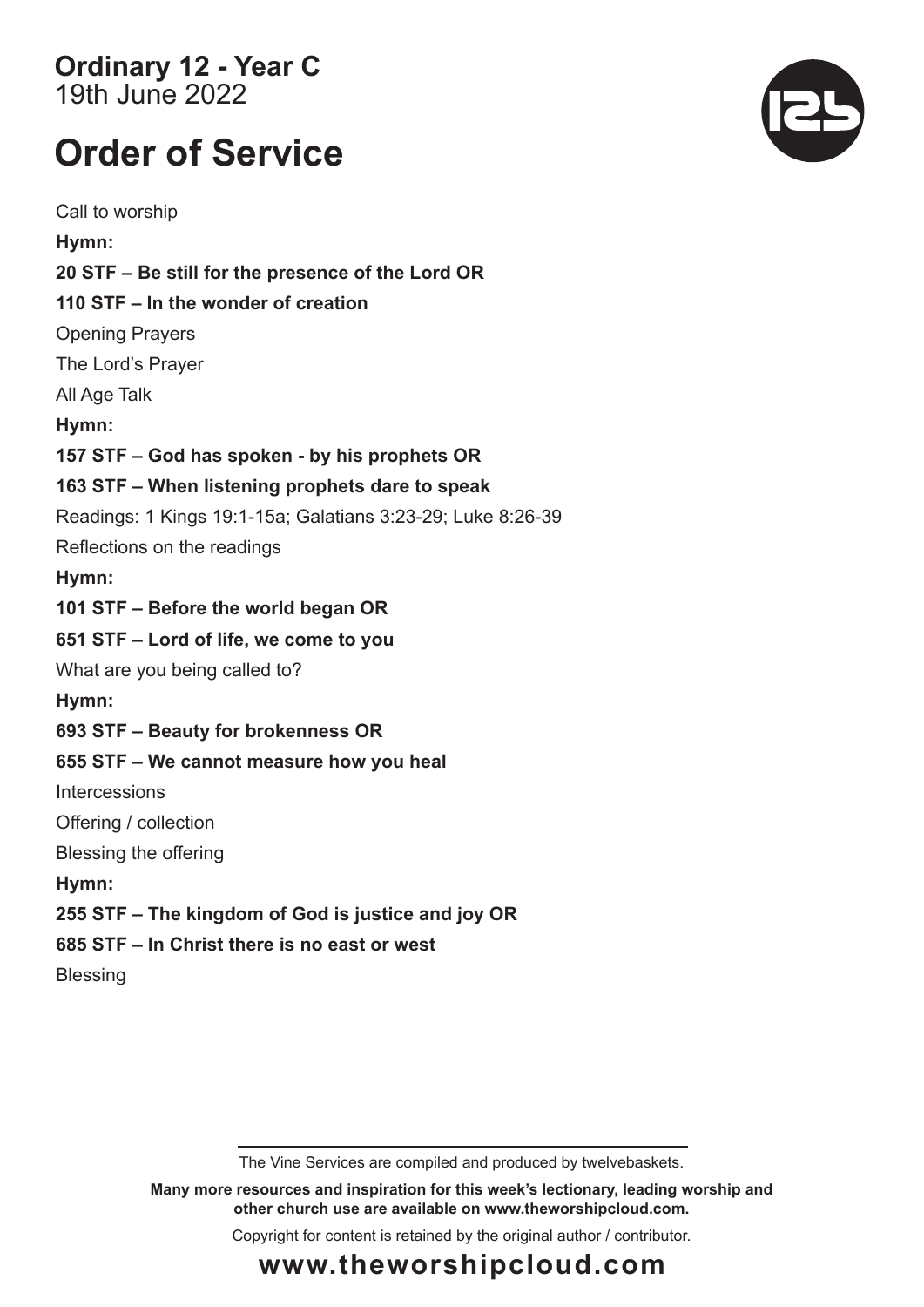#### **Call to worship**

Here we are Lord, Seeking you in worship. Here we are God, Coming to confess, to be forgiven, to give thanks. Here we are, Jesus the Christ, Looking to follow you and know you more. Here we are, Spirit of the living God, Listening to your promptings and your call on our life.

<span id="page-2-1"></span>Amen.[1](#page-2-0)

#### **Hymn:**

20 STF – Be still for the presence of the Lord OR 110 STF – In the wonder of creation

#### **Opening Prayers**

Great Creator God, as we worship you today our hearts are filled with awe: we see your glory in the night sky, the moon and stars shining on, century after century,

we see your glory in the land around our feet, beauty and abundance to sustain life, we see your glory in all people, humankind made in your image, we worship you.

Jesus Christ our Redeemer, as we worship you today our hearts are filled with praise:

you are the timeless Word of God, through whom all things were created, you are the incarnate Word of God, demonstrating life in all its fullness, you are the eternal Word of God, present with us now and to the end of the age, we worship you.

Holy Spirit, Energy of God, as we worship you today our hearts are filled with wonder:

we feel you sweeping across the earth now, as you swept over the waters at creation

we feel you stirring your church now, as you first stirred the church at Pentecost, we feel you connecting your worldwide family now, as we are joined with one another,

we worship you.

Gracious God, One-in-Three and Three-in-One, accept our worship, our praise and our wonder.

<span id="page-2-0"></span> $1$  Call to Worship written by Tim Baker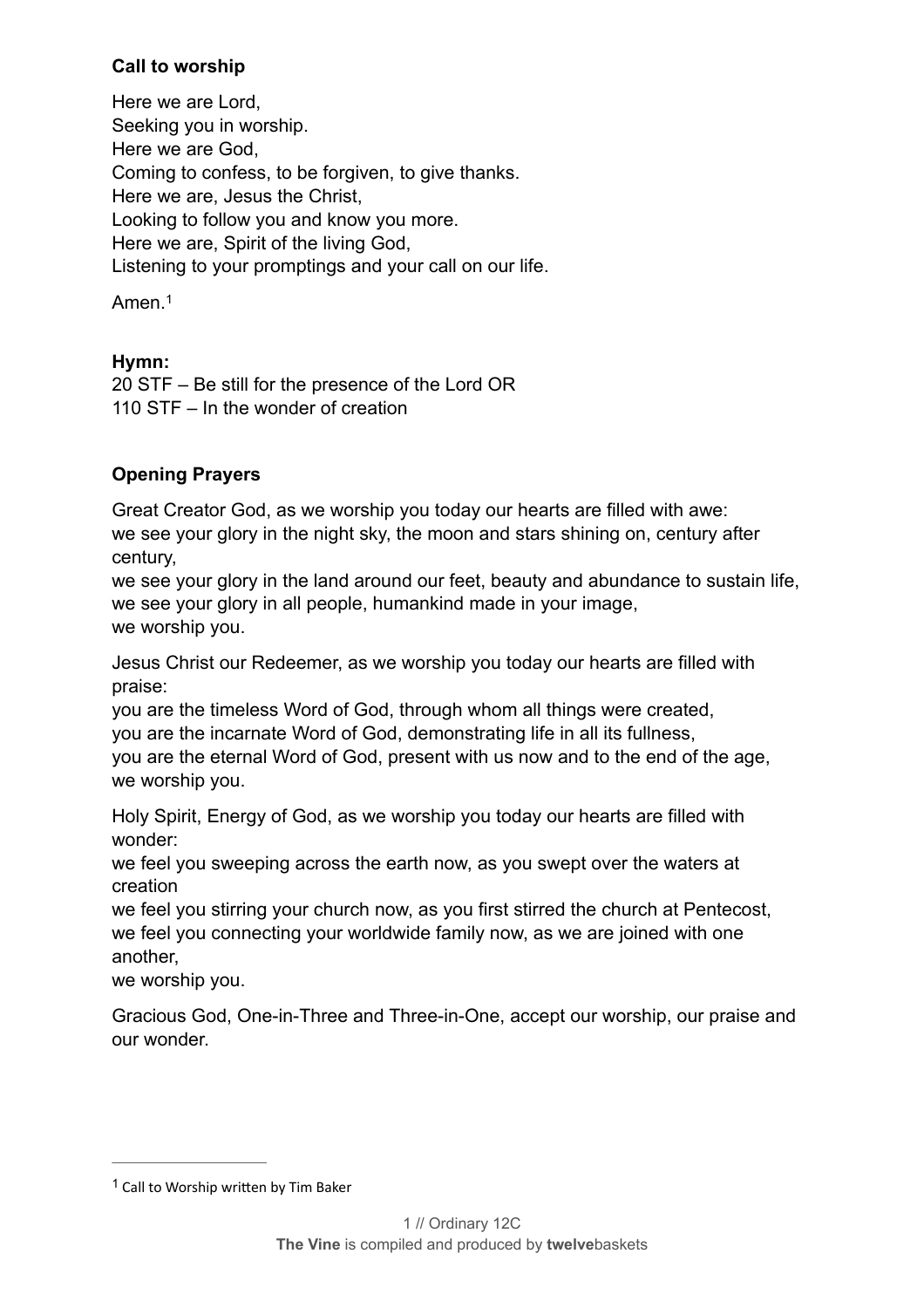Reveal again to us your great glory through your Living Word, as we are transformed by your tireless Spirit. We worship you.

<span id="page-3-2"></span>Amen.*[2](#page-3-0)*

#### **We say together the Lord's Prayer**

#### **All Age Talk**

Today's Bible passage can be a little scary. Have you ever been scared? What sort of things scare you? *(Wait for some answers)*

Well, in our story today, there is something that is kind of scary...but through it we see how awesome God is. In our passage it says:

"They sailed to the region of the Gerasenes, which is across the lake from Galilee. When Jesus stepped ashore, he was met by a demon-possessed man from the town. For a long time this man had not worn clothes or lived in a house, but had lived in the tombs."

Demons are not goodies, they are not on God's team. So it's not nice for the man in the story to have demons bothering him at all.

Jesus knew what was happening, and tried talking to the demons. They recognised Him, too, and they were scared. Jesus asked the demon's name, and they said "Legion", which meant there were a lot of them. The demons begged Jesus to let them go into some pigs instead. There were a bunch of pigs in a field, right next to the demon man. Now, in Jewish times pigs were considered dirty and untouchable.

Jesus told the demons they could leave the man and enter the pigs…so they did! So, what do we learn from this? For one thing, we know that we don't have to focus on our fears, because God has overcome them and is more powerful than them. If we have His love in our hearts, it should cover and protect us. Even when things are scary, we can talk to God about them and ask for His help.<sup>[3](#page-3-1)</sup>

<span id="page-3-3"></span>**Hymn:** 157 STF – God has spoken - by his prophets OR 163 STF – When listening prophets dare to speak

**Readings**: 1 Kings 19:1-15a; Galatians 3:23-29; Luke 8:26-39

<span id="page-3-0"></span>Opening prayers written by Jill Baker *[2](#page-3-2)*

<span id="page-3-1"></span><sup>&</sup>lt;sup>[3](#page-3-3)</sup> All Age Talk written by Matthew Forsyth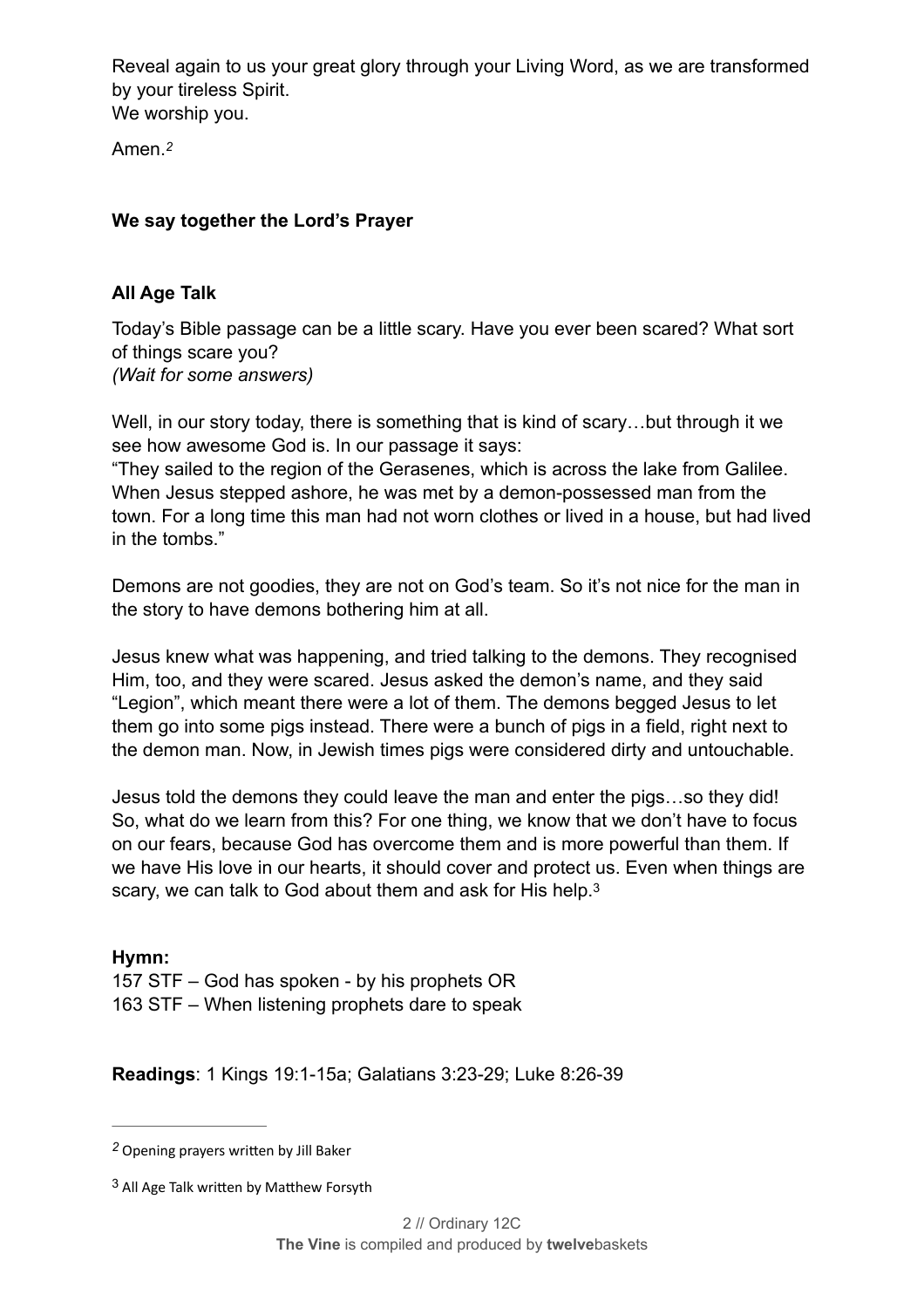#### **Reflections on the reading**

Our lives have been turned upside down, in more ways than we can articulate, for the past two years. We're all sick of hearing the word 'unprecedented' by now - what we wouldn't give for just a few months of "precedented" events, boringly predictable news. It's easy to get overwhelmed, to feel like we just want to get off the train for a little while, and pop back on the next one after some time to catch our breath. It's equally easy to feel a bit stuck for answers, to wonder what we should do. We find ourselves asking how we can really make a difference. We find ourselves wondering, whether we admit it to ourselves or not, where is God?

In times like these, especially when it's hard to feel God close to us, it's comforting to be reminded that a gift from God moves among us. It's everywhere we go, whether we feel its presence or not. It's the gift that Jesus first spoke of to his followers before his ascension, which was another time of great fear and uncertainty. The disciples, tasked with building Jesus' church, were facing the prospect of losing the man who had led them, taught them and changed their lives. They were preparing to enter a new phase of their lives, one without Jesus by their side. Not only that, their new life would be founded on the vital, world-changing, boundary-breaking, radical work the very same Jesus was calling them to do.

"I have much more to say to you, more than you can now bear", Jesus said. "But when he, the Spirit of truth, comes, he will guide you into all the truth." As he prepared to go and sit at God's right hand, Jesus reminded his friends they would never be alone. Here is the mystery and wonder of the Trinity; the man Jesus would no longer be among them, but the Spirit of God would be. Last week, on Trinity Sunday, we gave thanks for the gift of the God who is Creator, Spirit, and Christ. Today, we celebrate that Spirit again. The Spirit who - through Jesus – is driving out 'demons' as appears to happen in today's gospel reading. The Spirit who holds us all together, overcoming the barriers of Jew and Greek, slave and free, etc in Paul's letter to the Galatians.

Through the Spirit, we are brought into closer relationship with God, and connected to the man who came in human form to minister to the world over two thousand years ago. The Trinity spans time and space, bringing God close to God's people wherever and whenever they are. Jesus always has so much more to say to us than he shares in the moment, and the changes develop over a lifetime; this is where the Spirit comes in. It is our constant companion through life's changing scenes, always there to guide us into the next phase of truth.

The Spirit moves with us and, through its power and presence, we can refine what we knew before, or challenge what we thought we knew. What is God saying to us in the midst of these turbulent times? What is our challenge for today? How do we move forwards? What is the Spirit trying to show us?

One of Paul's great themes is the outpouring of love and grace we experience through the Spirit. We know we are called to share this love, and tell of this grace, to all we meet. Does the Spirit call us to consider how we have been "gatekeepers of grace" before? Have we been reluctant to extend the hand of welcome? Have we let our prejudices affect the strength of our welcome? Have we welcomed people on the condition they do things our way? Do we still see the old boundaries that Paul seeks to tear down in his reflection in Galatians?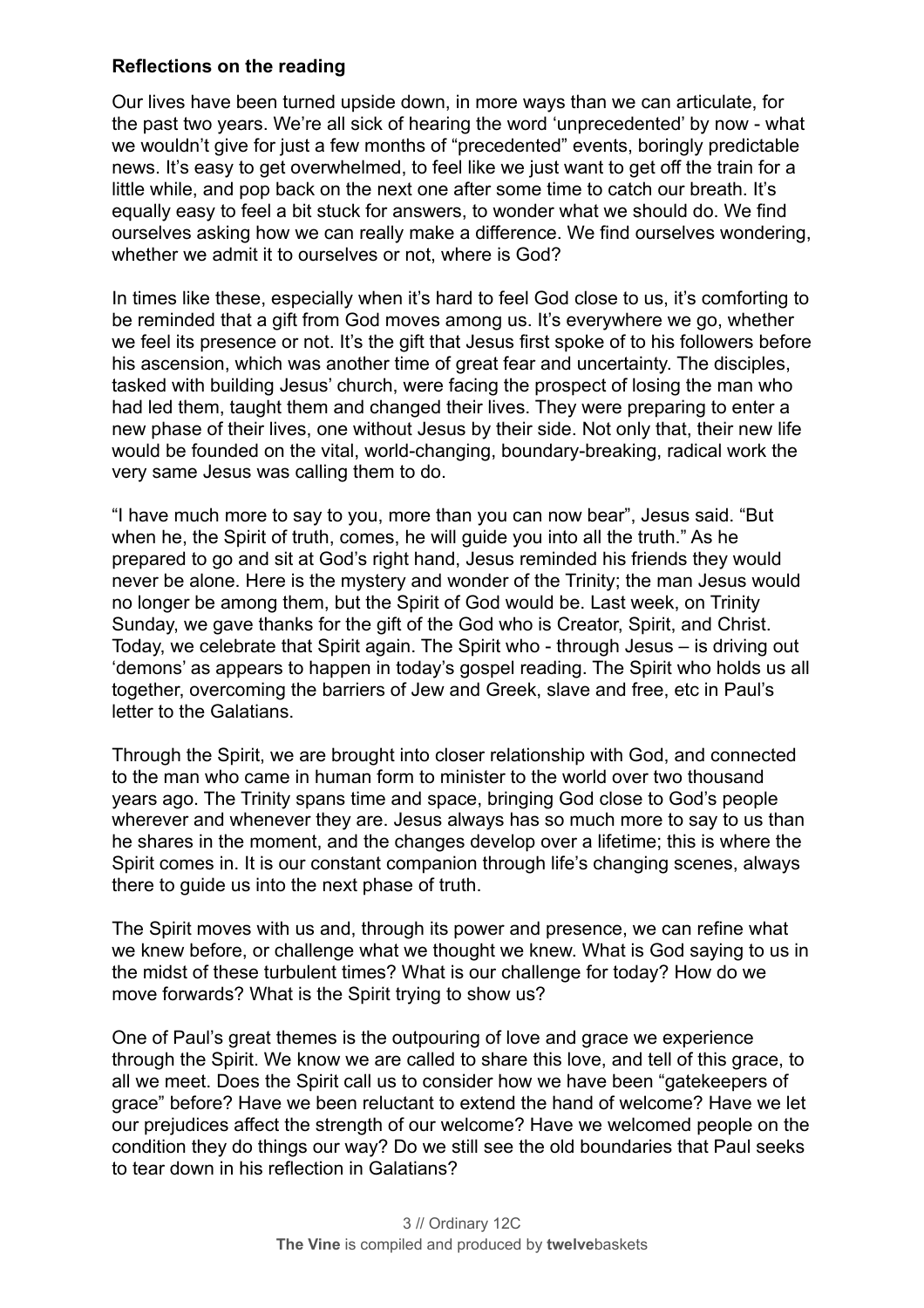Professor Anthony Reddie, in his work on Black Theology, developed an activity to conduct in a group setting, perhaps in a Bible study or other gathering. In it, he would traditionally play the role of host, presenting the gathered community a scenario: Our church is hosting a fellowship meal. The menu has two choices: the "standard meal", which is available to everyone, or "your favourite meal". Each member of the community is asked individually to choose whether they would like to have the standard meal or their favourite meal. As the exercise progresses, the leader approaches each person, who gives their answer, and then challenges them on it. Are you sure you want the standard meal? Imagine how good it would be to have your very favourite meal in front of you. Or… Are you happy with your choice? Do you know what the standard meal is? It's probably really good, and everyone else is having it. The whole point is to make them doubt themselves, think again, before sticking by their choice or going for the other. Reddie describes the various permutations of the exercise, highlighting the parallels with church community.

Perhaps these are questions the Spirit is guiding us to ask ourselves. Does our church make everyone show up and act in a certain way? Does our worshipping style force people to adapt to something very different from what they grew up with? Do our traditions make people feel like outsiders? Conversely, do we give everyone who enters our space the room to be themselves? Do we let everyone have their "favourite meal", and sit together at one table, sharing in each other's uniqueness? Is the Spirit moving us to consider how we extend the hand of welcome? Can we hear it challenging us to question whether we have made our siblings in Christ feel that they are truly included, truly loved and truly free?

#### **'We've always done it this way'**

Is the Spirit moving us to rethink how we preserve our traditions? Are there questions we should be asking ourselves about our activities, and even our Sunday morning worship routine? Even before the pandemic, the signs have been there. For families, the Sunday morning setup is more of a challenge than it used to be. Whether it's the football matches that invariably take place at this time, or just the simple fact that parents are pretty busy these days and the weekend is the only time the family can really spend quality time together. The pandemic has highlighted yet more ways in which we can rethink Sunday worship. Switching to online meetings during lockdown opened up doors we hadn't realised were closed; people who were once unable to join us for worship now found themselves included. Can we build on the quick adaptations we originally made to keep one another safe, and be brave enough to make them part of how we worship on a regular basis? Perhaps this is the key to ensuring all are truly welcome, so we can maintain that wonderful feeling of inclusion we had before.

Whatever this means to us, one thing is clear; we have a Spirit that moves among us throughout our whole lives, across the world and through the generations. Its powerful presence challenges us to keep moving forwards, as the world changes and evolves. It strengthens us to read the signs and make bold steps in radical love. It moves us to extend the hand of welcome, learning to listen and make room for those whose voices have previously been drowned out.

Whatever the Spirit may be calling us to reconsider, question or renew, we live in the sure knowledge we are loved by a God who will never let us go. This radical, allencompassing love should be enough to empower us to be bold, not to hide in the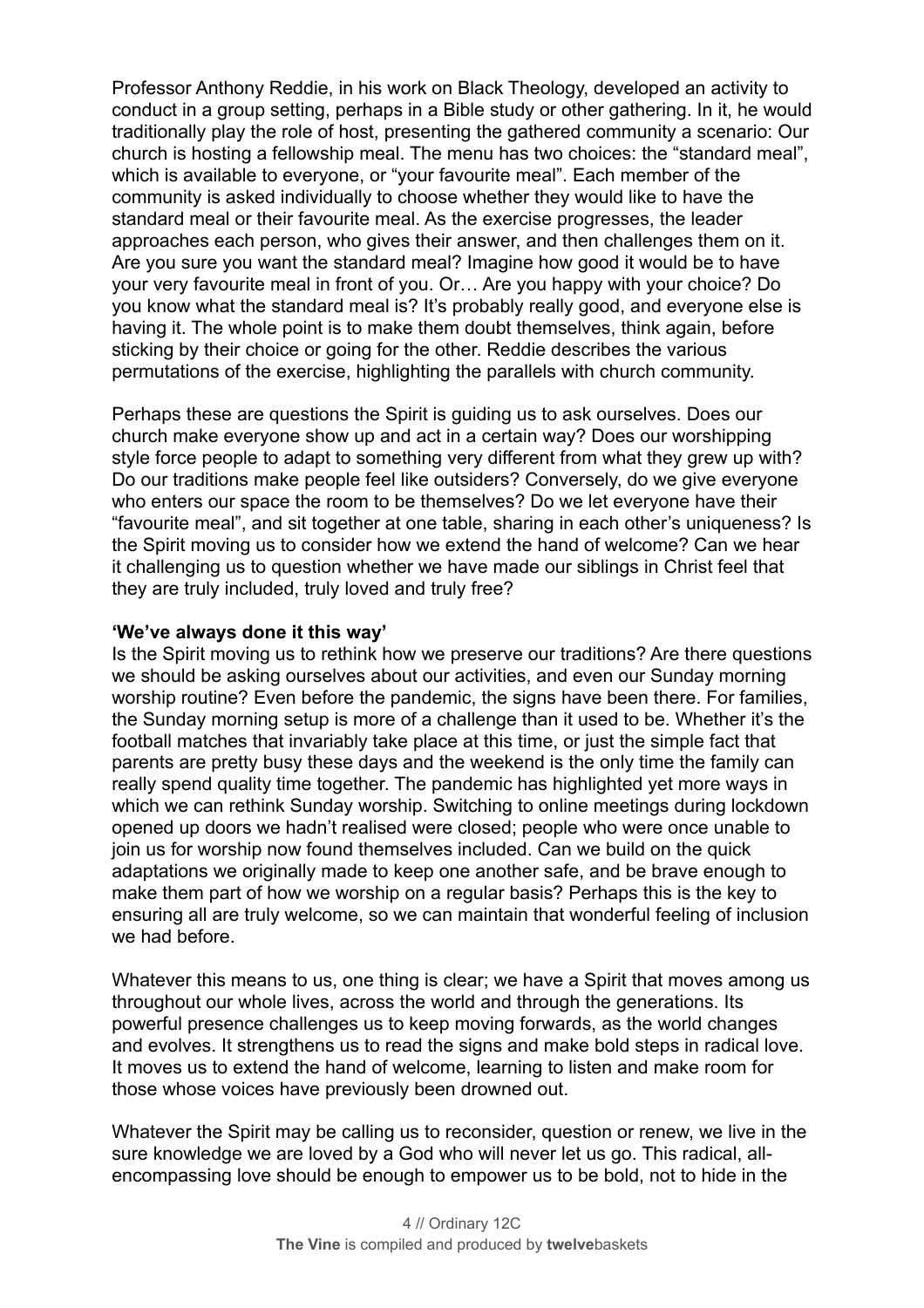safety of tradition and familiarity. The love we are called to share with the world is liberating, freeing and life-changing; in an ever-changing world, we simply must learn to tune into how and where such wonderful love can be poured out. We are called to listen, to adapt, to be brave enough to go wherever the Spirit calls us next. Can we bravely open our hearts to feel the presence of the Holy Spirit, and answer the call?[4](#page-6-0)

#### <span id="page-6-1"></span>**Hymn:**

101 STF – Before the world began OR 651 STF – Lord of life, we come to you

#### **What are you being called to?**

How comfortable are you with the idea of the Holy Spirit? Are there ways in which you listen to the Spirit's prompting?

Many Christians describe finding this third element of the Trinity to be the most difficult to grasp or understand, but perhaps that is the point…

This week, and in the weeks ahead, see if you can find out a little bit more about the Holy Spirit. You might like to find some books or a podcast that discuss the role of the Spirit in different traditions, or ask some people in your church to try to find words to describe who the Spirit is and how She fits into the wider image people have of who God is.

As you learn, listen, be still, make space…and let the voice of God-who-is-Spirit speak to you.

#### **Hymn:**

693 STF – Beauty for brokenness OR 655 STF – We cannot measure how you heal

#### **Prayers of intercession**

Loving God: our sanctuary and our hope, We lift before you a world in need.

For all those living in the midst of conflict, we pray for peace, comfort and hope. We give thanks for the courage of the people taking to the streets in protest, for those who have opened up their hearts and homes to refugees, and for the peacemaking efforts we see in action all around. May we seek to be peacemakers in all we do, no matter how small our actions may seem.

Holy Spirit, move us Holy Spirit, strengthen us Holy Spirit, open our hearts

We lift before you all our siblings in Christ living in poverty. We think of those facing the worst effects of climate change, at the mercy of extreme weather and food shortages. We bring before you those who find themselves choosing between heating the house and cooking a hot meal. We give you thanks for the courage of

<span id="page-6-0"></span>[<sup>4</sup>](#page-6-1) Reflection written by Emma Dobson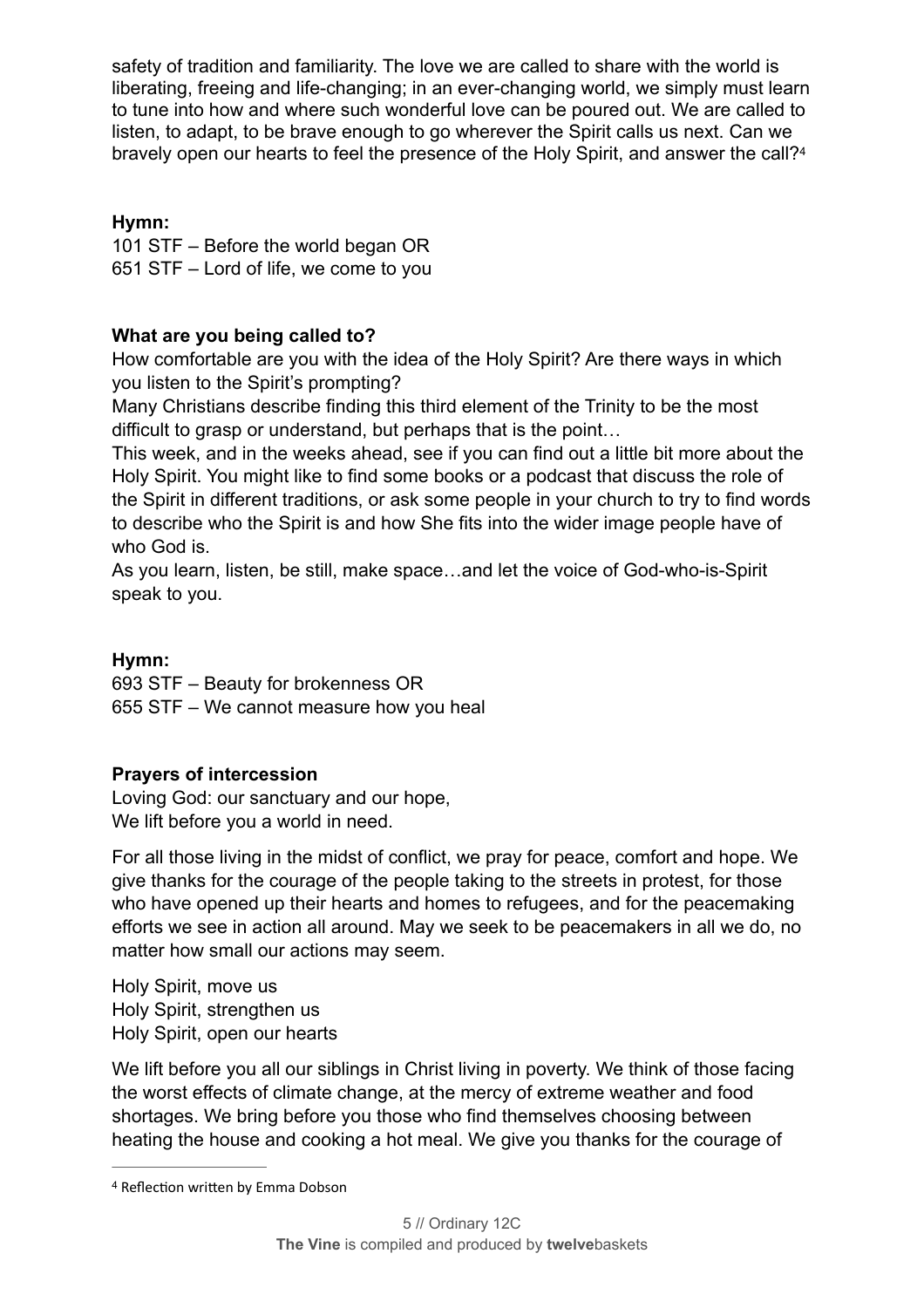lobbyists and campaigners; may their voices be heard and taken seriously. We give thanks for the generosity of volunteers and aid workers; may their work inspire others to do the same.

Holy Spirit, move us Holy Spirit, strengthen us Holy Spirit, open our hearts

We think of those known to us, struggling with illness, bereavement, loneliness, fear or anxiety. In a moment of silence, we bring before you the people and situations on our hearts at this time.

#### *[Silence]*

Lord, we know that you hear us when we pray. We ask for the courage to be your hands, feet and voice in this world. May we be bearers of your light, sharing your hope and everlasting love with the world.

Holy Spirit, move us Holy Spirit, strengthen us Holy Spirit, open our hearts

In Jesus' name, we pray

<span id="page-7-2"></span>Amen.[5](#page-7-0)

#### **We will now take up the offering.**

#### **Blessing the offering**

Accept us, O God. Accept all that we have to offer. Accept us just as we are, and use us – and these gifts – to build your kingdom here on earth.

<span id="page-7-3"></span>Amen.[6](#page-7-1)

**Hymn:** 255 STF – The kingdom of God is justice and joy OR 685 STF – In Christ there is no east or west

<span id="page-7-0"></span><sup>&</sup>lt;sup>[5](#page-7-2)</sup> Prayers of intercession by Jill Baker

<span id="page-7-1"></span><sup>&</sup>lt;sup>[6](#page-7-3)</sup> Additional prayers by Tim Baker